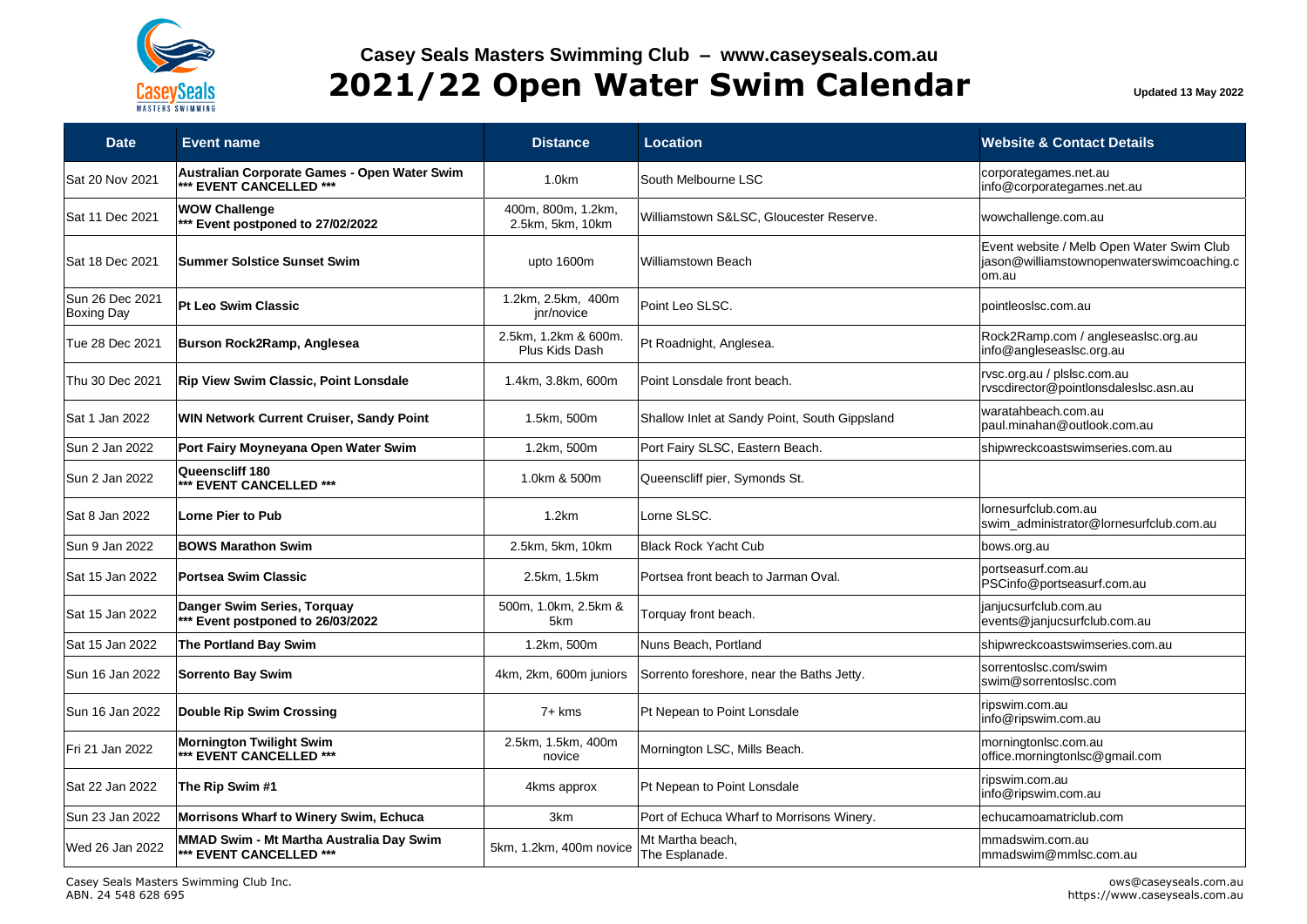| <b>Date</b>              | <b>Event name</b>                                               | <b>Distance</b>                  | <b>Location</b>                                                                  | <b>Website &amp; Contact Details</b>                                                                    |
|--------------------------|-----------------------------------------------------------------|----------------------------------|----------------------------------------------------------------------------------|---------------------------------------------------------------------------------------------------------|
| Wed 26 Jan 2022          | Kieser Great Australia Day Swim                                 | 2.5km, 1.4km, 650m               | Middle Brighton Pier and Marina                                                  | greataustraliadayswim.com.au<br>greataustraliadayswim@gmail.com                                         |
| Wed 26 Jan 2022          | <b>Invasion Day Breakfast Swim</b>                              | upto 2km                         | <b>Williamstown Beach</b>                                                        | Event website / Melb Open Water Swim Club<br>jason@williamstownopenwaterswimcoaching.c<br>om.au         |
| Wed 26 Jan 2022          | Ocean Grove Open Water Swim Festival<br>*** EVENT CANCELLED *** | 2.5km, 1.2km, 400m<br>jnr/novice | Ocean Grove SLSC                                                                 | oceangroveslsc.asn.au<br>admin@oceangroveslsc.asn.au                                                    |
| Sat 29 Jan 2022          | <b>Warrnambool Tony Ryan Memorial Swim</b>                      | 1.2km, 500m                      | Swim across Lady Bay, Warrnambool.                                               | shipwreckcoastswimseries.com.au                                                                         |
| Sat 5 Feb 2022           | The Rip Swim #2                                                 | 4kms approx                      | Pt Nepean to Point Lonsdale                                                      | ripswim.com.au<br>info@ripswim.com.au                                                                   |
| Sat 5 Feb 2022           | Port Campbell 12 Apostles Plunge                                | 1.2km, 500m                      | Port Campbell Bay.                                                               | shipwreckcoastswimseries.com.au                                                                         |
| Sun 6 Feb 2022           | <b>Bathing Box Classic, Brighton</b>                            | 2.5km, 1.2km                     | <b>Brighton Lifesaving Club</b><br>Dendy Beach, Brighton                         | brightonlsc.com.au<br>bathingboxclassic@brightonlsc.com.au                                              |
| Sat 12 Feb 2022          | Indented Head Wreck2Reef Open Water Swim                        | 2.5km, 1.2km                     | Indented Head Yacht Club, Bellarine Peninsula.                                   | ihyc.com.au                                                                                             |
| Sat 12 Feb 2022          | <b>Club to Club</b>                                             | 1.8km                            | Edithvale LSC, The Esplanade to<br>Aspendale LSC, Groves St.                     | club2clubswim.com.au<br>club2clubswim@gmail.com                                                         |
| Sat 12 Feb 2022          | Nagambie Club 2 Hub                                             | 1.1km, 600m                      | Nagambie Lakes Regatta Centre                                                    | gonagambie.com.au                                                                                       |
| Sun 13 Feb 2022          | Pier to Perignon<br>*** Event postponed to 10/04/2022           | 4.5km                            | Sorrento pier to Portsea pier.                                                   | portseasurf.com.au<br>P2Pinfo@portseasurf.com.au                                                        |
| Sun 13 Feb 2022          | <b>Lake Daylesford Swim</b><br>** EVENT CANCELLED ***           | 1.3km                            | Lake Daylesford.<br>Registration and start near the change rooms off Leggatt St. | Timothy.m.bach@gmail.com                                                                                |
| Sat 19 Feb 2022          | The Rip Swim #3                                                 | 4kms approx                      | Pt Nepean to Point Lonsdale                                                      | ripswim.com.au<br>info@ripswim.com.au                                                                   |
| Sat 19 Feb 2022          | South Melbourne Port to Park Open Water Swim                    | 2.2km, 1.1km                     | Lagoon Pier Port Melbourne, to Kerferd Pier Albert Park.                         | southmelbournelsc.com.au<br>porttopark@southmelbournelsc.com.au                                         |
| Sat 26 Feb 2022          | Moorpanyal Park 1000<br>** EVENT CANCELLED ***                  | 1.0km                            | Moorpanyal Park Beach, North Shore, Geelong.                                     | moorpanyal.com<br>dale@aussiebattler.com.au                                                             |
| Sat 26 Feb 2022          | <b>Cerberus Swim</b>                                            | 2.5km, 1.2km                     | Half Moon Bay SLSC, Sandringham.                                                 | halfmoonbayslsc.com.au<br>info@halfmoonbayslsc.com.au                                                   |
| Sun 27 Feb 2022          | <b>WOW Challenge</b><br>Event postponed from 11/12/2021         |                                  | 1.2km, 2.5km, 5km, 10km Williamstown S&LSC, Gloucester Reserve.                  | wowchallenge.com.au<br>info@wowwilliamstown.com.au                                                      |
| Sun 27 Feb 2022          | <b>Big Bay Swim</b><br>*** EVENT CANCELLED ***                  | 2.5km & 5km                      | Williamstown S&LSC, Gloucester Reserve.                                          | williamstownslsc.org.au                                                                                 |
| Sat 12 Mar 2022<br>(TBC) | <b>Mentone Marathon</b>                                         | 5km, 10km                        | Mentone LSC, Beach Rd                                                            | mentonelsc.com<br>mentoneswim@gmail.com                                                                 |
| Sun 13 Mar 2022<br>(TBC) | <b>GVSS Presentations</b>                                       |                                  | To be announced                                                                  | GVSS page on cousinsswimmingtours.com                                                                   |
| Mon 14 Mar 2022          | <b>Point 2 Point Swim</b>                                       | 700m, 1km                        | <b>Williamstown Beach</b>                                                        | Event booking link / Melb Open Water Swim<br>Club<br>jason@williamstownopenwaterswimcoaching.c<br>om.au |